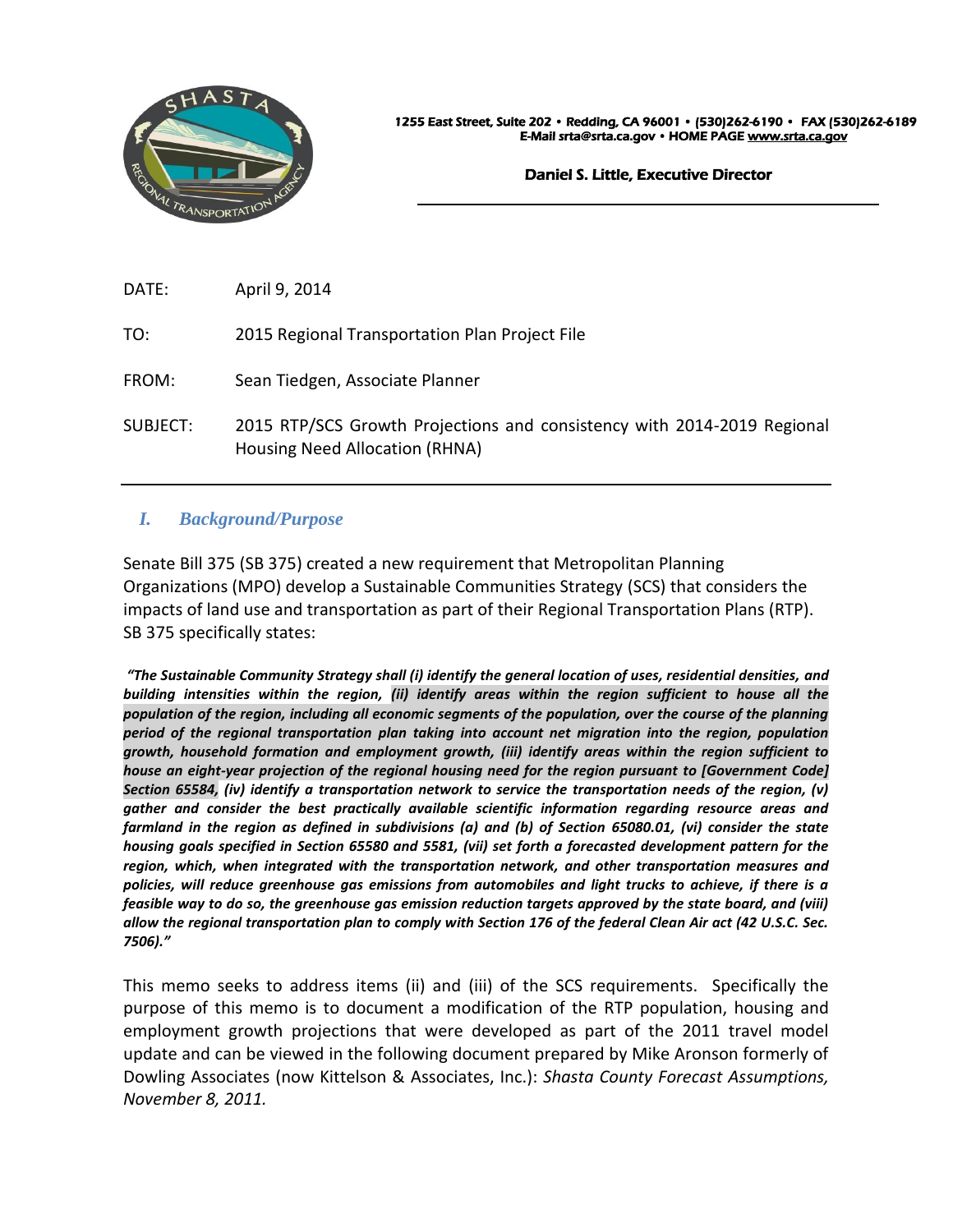# *II. Regional Housing Need Allocation (RHNA)*

The RHNA is a projection of the additional housing units likely needed by a city or county in a specific region to accommodate the projected household growth within a specified period. The housing projection also attempts to ensure a "fair share" of housing across all income categories, including: "very-low," "low," "moderate," and "above-moderate." The project represents only the minimum housing units needed to be accommodated, and local jurisdictions can account for more units if desired. California laws related to RHNA can be found in California Government Code Sections 65580-65589.8. A link to the entire code can be found here:

[http://leginfo.legislature.ca.gov/faces/codes\\_displayText.xhtml?lawCode=GOV&division=1.](http://leginfo.legislature.ca.gov/faces/codes_displayText.xhtml?lawCode=GOV&division=1.&title=7.&part=&chapter=3.&article=10.6.) [&title=7.&part=&chapter=3.&article=10.6.](http://leginfo.legislature.ca.gov/faces/codes_displayText.xhtml?lawCode=GOV&division=1.&title=7.&part=&chapter=3.&article=10.6.)

On June 30, 2012 the cities of Anderson, Redding and Shasta Lake, and Shasta County received notification from the California Department of Housing and Community Development (HCD) for their RHNA determination and plan for the time period January 1, 2014 through June 30, 2019. The breakdown of housing units needed to be accommodated by each jurisdiction is show in the table below:

| <b>Jurisdiction</b> | <b>Very-low</b> | Low | <b>Moderate</b> | Above-<br><b>Moderate</b> | Total: |
|---------------------|-----------------|-----|-----------------|---------------------------|--------|
| Anderson            | 32              | 21  | 24              | 59                        | 136    |
| <b>Redding</b>      | 287             | 181 | 205             | 502                       | 1,175  |
| <b>Shasta Lake</b>  | 32              | 21  | 23              | 58                        | 134    |
| Unincorporated      | 189             | 117 | 128             | 321                       | 755    |
| Total:              | 540             | 340 | 380             | 940                       | 2,200  |

The three cities and county have two years to review and update their housing elements from the time they receive notification from HCD. Housing elements for all three cities and county are due June 30, 2014. Because these housing elements will not be fully updated and approved within a reasonable timeframe before the adoption of SRTA's 2015 RTP, SRTA staff worked to ensure the RTP accommodates the projected housing needs for the time period January 1, 2014 through June 30, 2019.

## *III. 2015 RTP Growth Assumptions*

In 2011 SRTA worked with city/county planners to update the population, housing and employment forecasts for the region and incorporated those updates within the regional travel demand model. The purpose of the update was threefold:

- 2010 US Census demographic data became available
- Economic conditions since 2005 had changed drastically due to the "Great Recession" that started in 2008
- Many development projects originally planned to be completed were marginally being built or were nonexistent.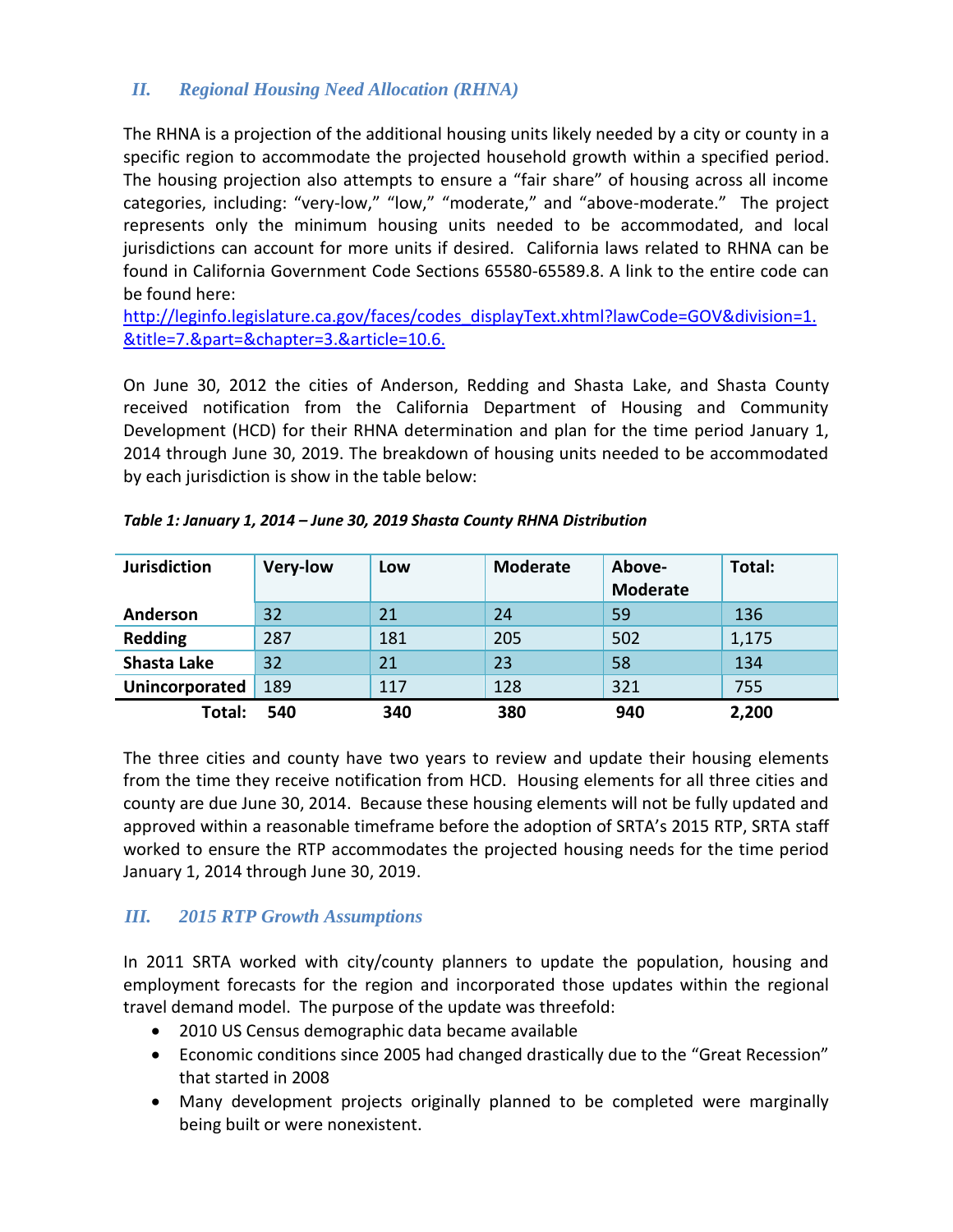After review of available economic forecasts it was recommended by Mike Aronson of Dowling Associates that SRTA use the *California County-Level Economic Forecast 2010-2035* that was developed by The California Economic Forecast for Caltrans. Additionally, the update included a "recession adjustment" to account for the current recession and estimated that full recovery would take 20 years, or by year 2030 for the Shasta County region. A summary of the population/housing assumptions and forecasts from the November 2011 memo is below:

| Year | <b>Shasta County</b><br><b>Model (2005)</b> | Recommended<br>Countywide<br><b>Forecast</b> | Anderson | <b>Redding</b> | Shasta Lake | <b>Shasta</b><br>County<br>(uninc.) |
|------|---------------------------------------------|----------------------------------------------|----------|----------------|-------------|-------------------------------------|
| 2000 |                                             | 163,256                                      | 9,027    | 80,865         | 9,093       |                                     |
| 2005 | 165,430                                     | 173.029                                      | 9.731    | 87.146         | 10.069      | 66,082                              |
| 2010 | 182,071                                     | 177,223                                      | 9,932    | 89,861         | 10.164      | 67,266                              |
| 2015 | 198,875                                     | 183,173                                      | 10,280   | 94,237         | 10,650      | 68,005                              |
| 2020 | 214,734                                     | 190,192                                      | 10,353   | 99,071         | 11,210      | 69,558                              |
| 2025 | 230,231                                     | 197,747                                      | 10,426   | 103,539        | 11,845      | 71,938                              |
| 2030 | 245.904                                     | 205,990                                      | 10,498   | 106,666        | 12,478      | 76,348                              |
| 2035 |                                             | 214,364                                      | 10,925   | 111,002        | 12,985      | 79,451                              |
| 2040 |                                             | 222,738                                      | 11,352   | 115,339        | 13,493      | 82,555                              |

#### *Table 2: Shasta County Region-wide Population Forecasts*

#### *Table 3: Shasta County Region-wide Housing Forecasts*

| Year | <b>Shasta County</b><br>Model (2005) | Recommended<br>Countywide<br><b>Forecast</b> | Anderson | <b>Redding</b> | Shasta Lake | <b>Shasta</b><br>County<br>(uninc.) |
|------|--------------------------------------|----------------------------------------------|----------|----------------|-------------|-------------------------------------|
| 2000 |                                      | 63,426                                       | 3,374    | 32,103         | 3,426       |                                     |
| 2005 | 68,220                               | 67,392                                       | 3,772    | 34,424         | 3,828       | 25,368                              |
| 2010 | 75,158                               | 70,346                                       | 3.944    | 36,130         | 3,943       | 26.329                              |
| 2015 | 81,658                               | 73,956                                       | 4,474    | 38,669         | 4,339       | 26,473                              |
| 2020 | 88,154                               | 78,054                                       | 4,513    | 40,704         | 4,545       | 28,292                              |
| 2025 | 94.670                               | 82,054                                       | 4,544    | 42,903         | 4,779       | 29,827                              |
| 2030 | 101,150                              | 85,859                                       | 4,576    | 44,197         | 5,046       | 32,041                              |
| 2035 |                                      | 89.274                                       | 4.762    | 45,993         | 5,251       | 33,268                              |
| 2040 |                                      | 92.689                                       | 4.948    | 47,790         | 5,456       | 34,495                              |

## *IV. Comparison of November 2011 Housing Growth Forecasts and 2014-19 RHNA*

## *Housing Forecast Comparisons*

Post-release of the RHNA allocations, SRTA compared the November 2011 housing forecasts to the 2014-19 RHNA to ensure regional consistency. SRTA staff found that all jurisdictions, except for the City of Anderson exhibited an adequate amount of housing to accommodate the RHNA. SRTA staff reviewed and considered that the best approach would be to assume that more growth would happen in the City of Anderson and less in the unincorporated region of Shasta County. Assumed growth forecasts for the City of Redding and Shasta Lake would remain unchanged.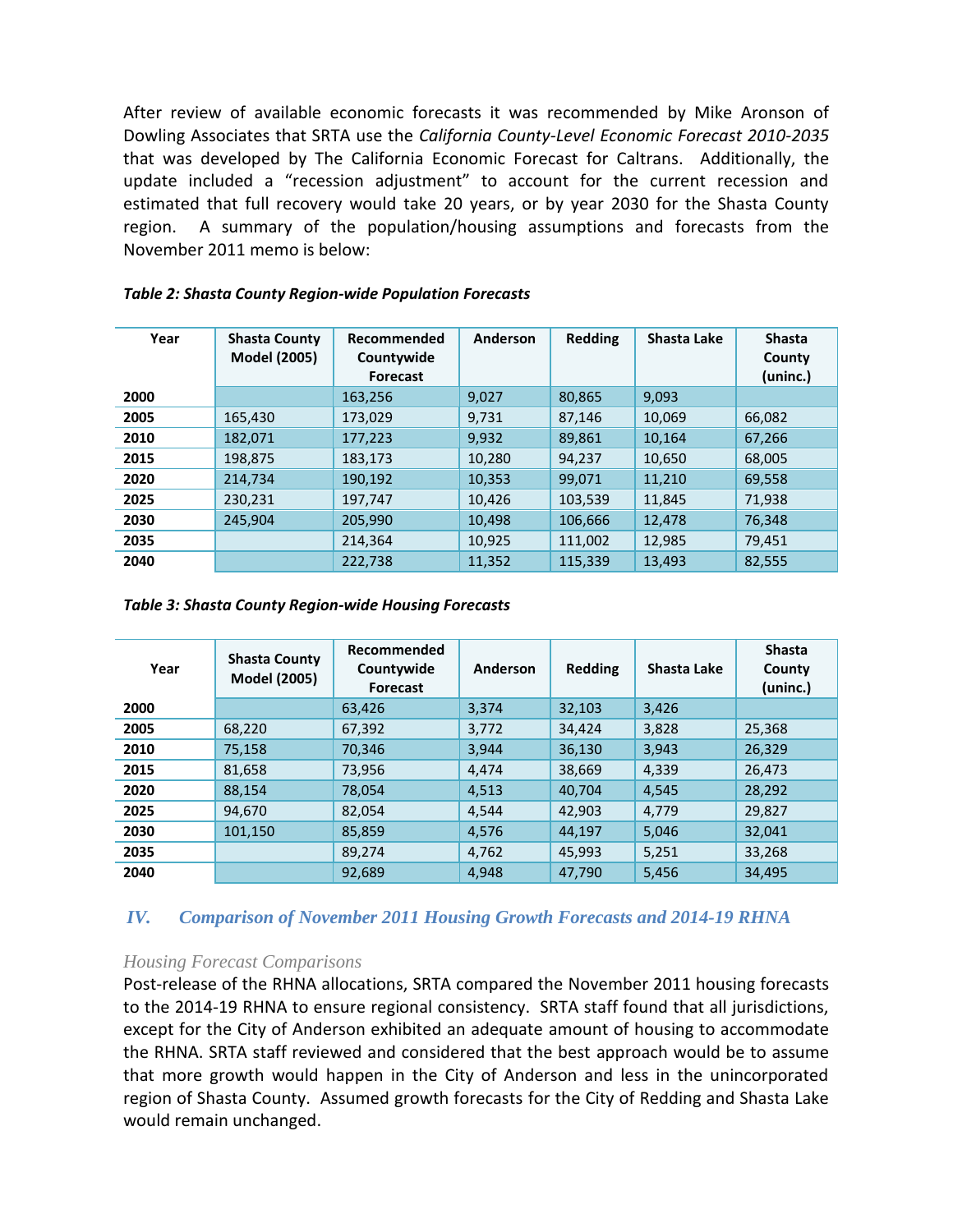## *City of Anderson Impacts*

By reviewing US Census data it was found that the City of Anderson averaged a 1% growth rate from 2000-2010. Keeping in mind the recession adjustments and local development assumptions, SRTA in consultation with Anderson planners determined that an average 0.83% growth rate was appropriate until year 2030. This resulted in an additional 4.0% population growth from the previously forecasted population growth in the November 2011 update. This also resulted in a slight reduction in the growth rate for the unincorporated region of Shasta County (see results below):

| Year | <b>Anderson Forecast</b><br>(Nov. 2011) | <b>Anderson Forecast</b><br>(Jan. 2014) | Unincorporated<br><b>County Forecast</b><br>(Nov. 2011) | Unincorporated<br><b>County Forecast</b><br>(Jan. 2014) |
|------|-----------------------------------------|-----------------------------------------|---------------------------------------------------------|---------------------------------------------------------|
| 2000 | 9,027                                   | 9,027                                   |                                                         |                                                         |
| 2005 | 9,731                                   | 9,731                                   | 66,082                                                  | 66,082                                                  |
| 2010 | 9,932                                   | 9,932                                   | 67,266                                                  | 67,266                                                  |
| 2015 | 10,280                                  | 10,329                                  | 68,005                                                  | 67,957                                                  |
| 2020 | 10,353                                  | 10,742                                  | 69,558                                                  | 69,169                                                  |
| 2025 | 10,426                                  | 11,172                                  | 71,938                                                  | 71,191                                                  |
| 2030 | 10,498                                  | 11.619                                  | 76,348                                                  | 75,227                                                  |
| 2035 | 10,925                                  | 12,084                                  | 79,451                                                  | 78,292                                                  |
| 2040 | 11,352                                  | 12,567                                  | 82,555                                                  | 81,339                                                  |

### *Table 4: Population Forecast Comparisons – City of Anderson and Unincorporated County*

## *"2020 RHNA" Year Methodology*

Because the RHNA cycle does not exactly match RTP forecast years, SRTA staff developed a methodology to create a "2020 RHNA" year to compare to the RTP 2020 forecast year. The process to develop the methodology is described below:

- 1. **Step 1** Each jurisdiction's total 2014-19 RHNA was divided by 5.5 to develop an average annual housing growth for the time period.
- 2. **Step 2** The calculated average was then added for one additional year to get a "2020 RHNA" total.
- 3. **Step 3** The calculated "2020 RHNA" year was then compared to the new housing forecast to ensure enough housing units were accommodated.

Below is an example of those steps for Anderson:

- **Step 1** –136 housing units/5.5 years = 25 housing units per year.
- **Step 2** 136 + 25 = 161 housing units for "2020 RHNA"
- **Step 3** Compare "2020 RHNA" to 2020 revised housing forecast.

| Anderson<br>"2020 RHNA" | <b>New Anderson HH</b><br><b>Forecasted Growth</b> | Difference in<br><b>Housing Units</b> |
|-------------------------|----------------------------------------------------|---------------------------------------|
| Total                   | by 2020                                            |                                       |
| 161                     | 187                                                | +26                                   |